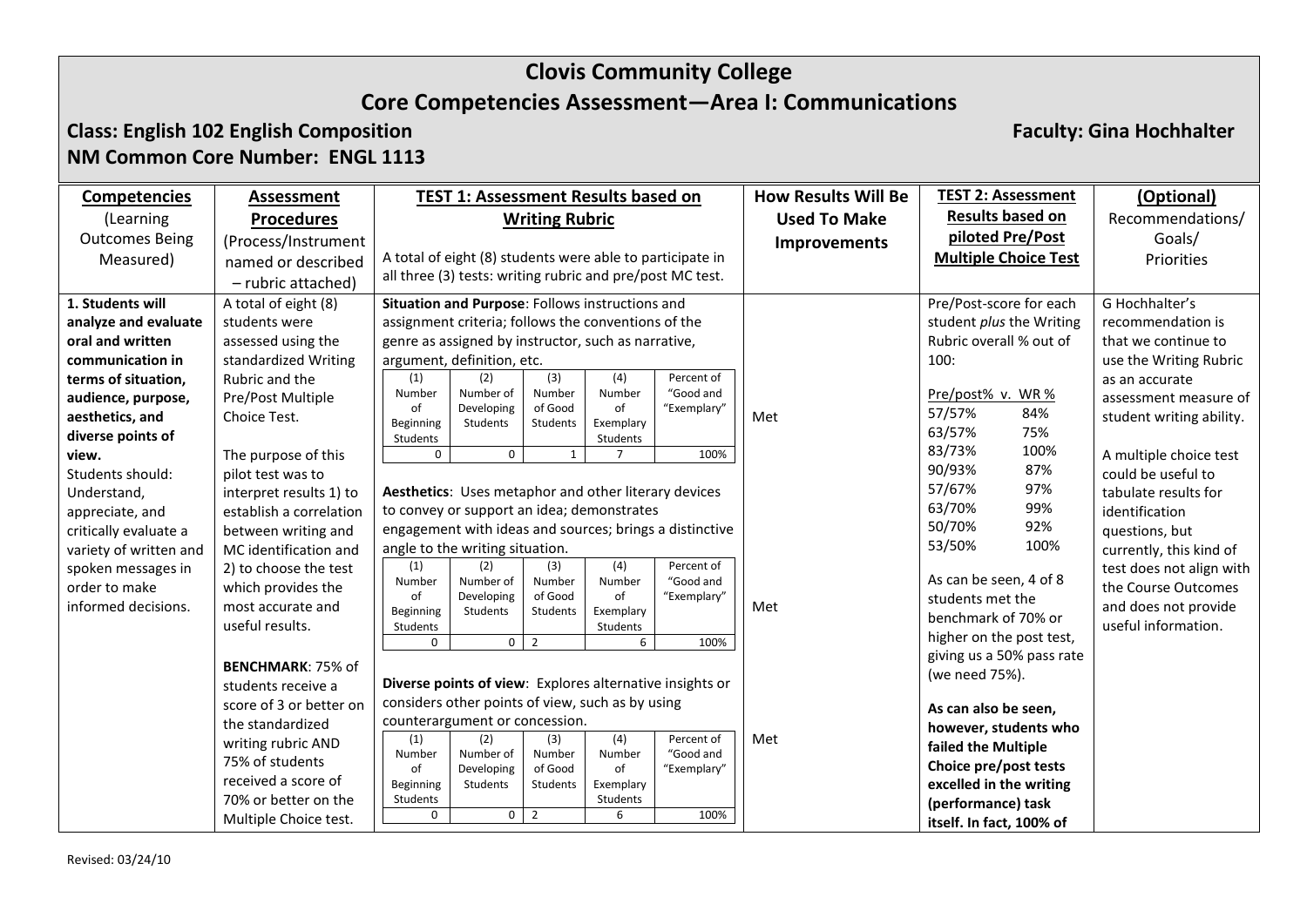#### **Clovis Community College Core Competencies Assessment—Area I: Communication Page 2 of 9 . . . . Course: English 102 English Composition Faculty: Gina Hochhalter NMCCN: ENGL 1113**

|  |  | the students met the       |  |
|--|--|----------------------------|--|
|  |  | WR benchmark.              |  |
|  |  |                            |  |
|  |  | Also noticeable is that 4  |  |
|  |  | of 8 post-test scores      |  |
|  |  | were equal to or lower     |  |
|  |  | than pretest scores.       |  |
|  |  |                            |  |
|  |  | In only 1 instance did     |  |
|  |  | the student's MC scores    |  |
|  |  | surpass the actual         |  |
|  |  | writing task score.        |  |
|  |  |                            |  |
|  |  | The results indicate that  |  |
|  |  | the ability to identify    |  |
|  |  | concepts does not          |  |
|  |  | indicate an ability to     |  |
|  |  | write, and as such,        |  |
|  |  | using a Multiple Choice    |  |
|  |  | test as an assessment      |  |
|  |  | measure would not          |  |
|  |  | produce useful results     |  |
|  |  |                            |  |
|  |  | (or would produce          |  |
|  |  | erroneous results).        |  |
|  |  | A note on the test itself: |  |
|  |  |                            |  |
|  |  | The Multiple Choice test   |  |
|  |  | is not an accurate tool    |  |
|  |  | for assessment             |  |
|  |  | measures. A Multiple       |  |
|  |  | Choice test does not and   |  |
|  |  | cannot test the state-     |  |
|  |  | mandated Outcomes          |  |
|  |  | (except for #4) because,   |  |
|  |  | by their very nature, the  |  |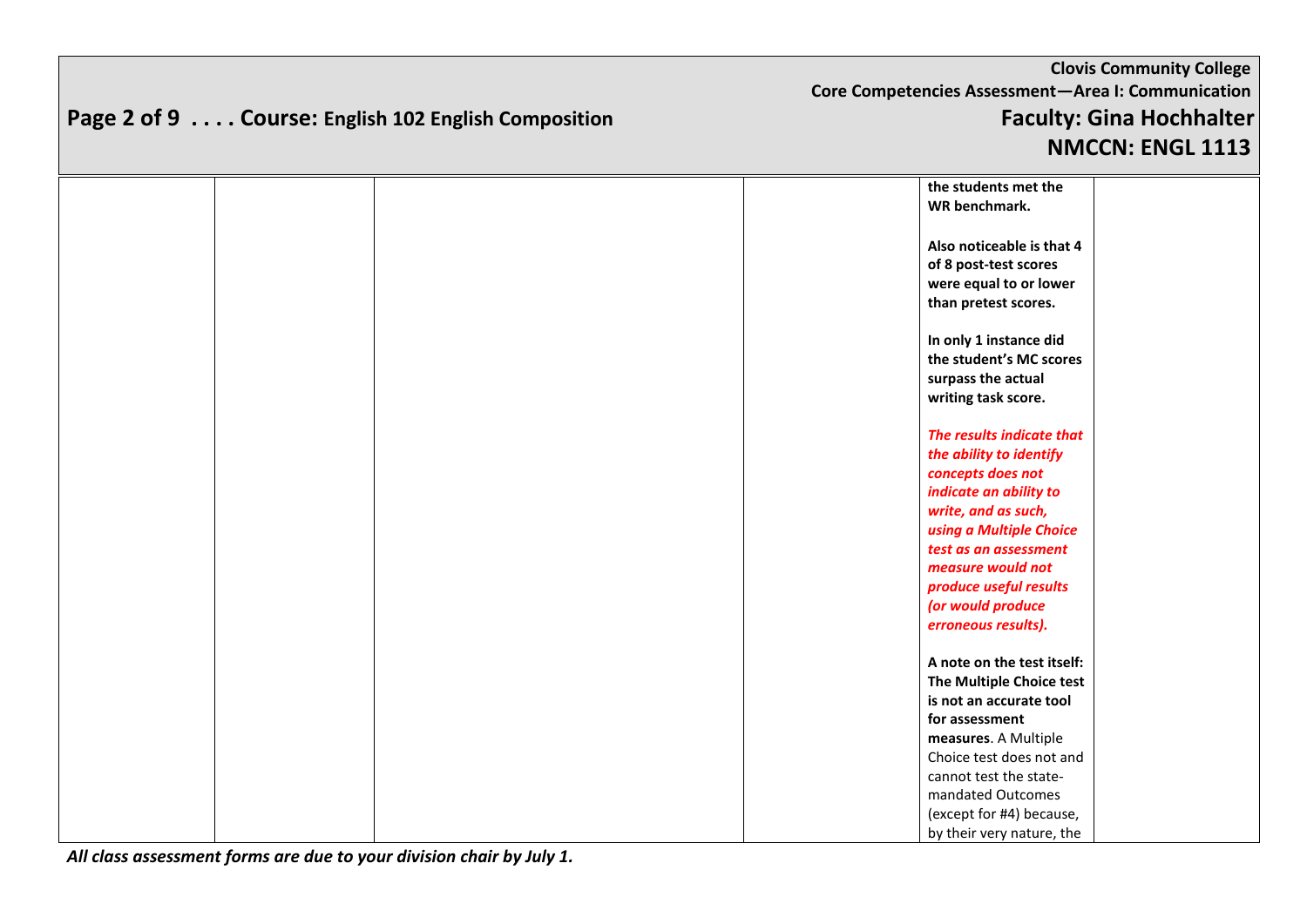# **Clovis Community College Core Competencies Assessment—Area I: Communication Page 3 of 9 . . . . Course: English 102 English Composition Faculty: Gina Hochhalter**

#### **NMCCN: ENGL 1113** Outcomes test students' ability to *perform* or *write*, such as in the words Express (#2), Use (#3), Employ (#4), Integrate (#5), and Engage (#6). Outcomes that would match a Multiple Choice test would have to use verbs such as Engage (#6), Identify, and Define, which are all *Level 1: Knowledge* attributes. *Level 6: Evaluate* verbs that could be used for a MC test would include Contrast, Select, and Choose. We could write unit-level or secondary outcomes using Level 6 verbs to match the design of a Multiple Choice test, but those secondary outcomes and the MC test could not logically lead to an accurate course assessment conclusion based on the Course Outcomes because as said, the State mandated outcomes require *performance*,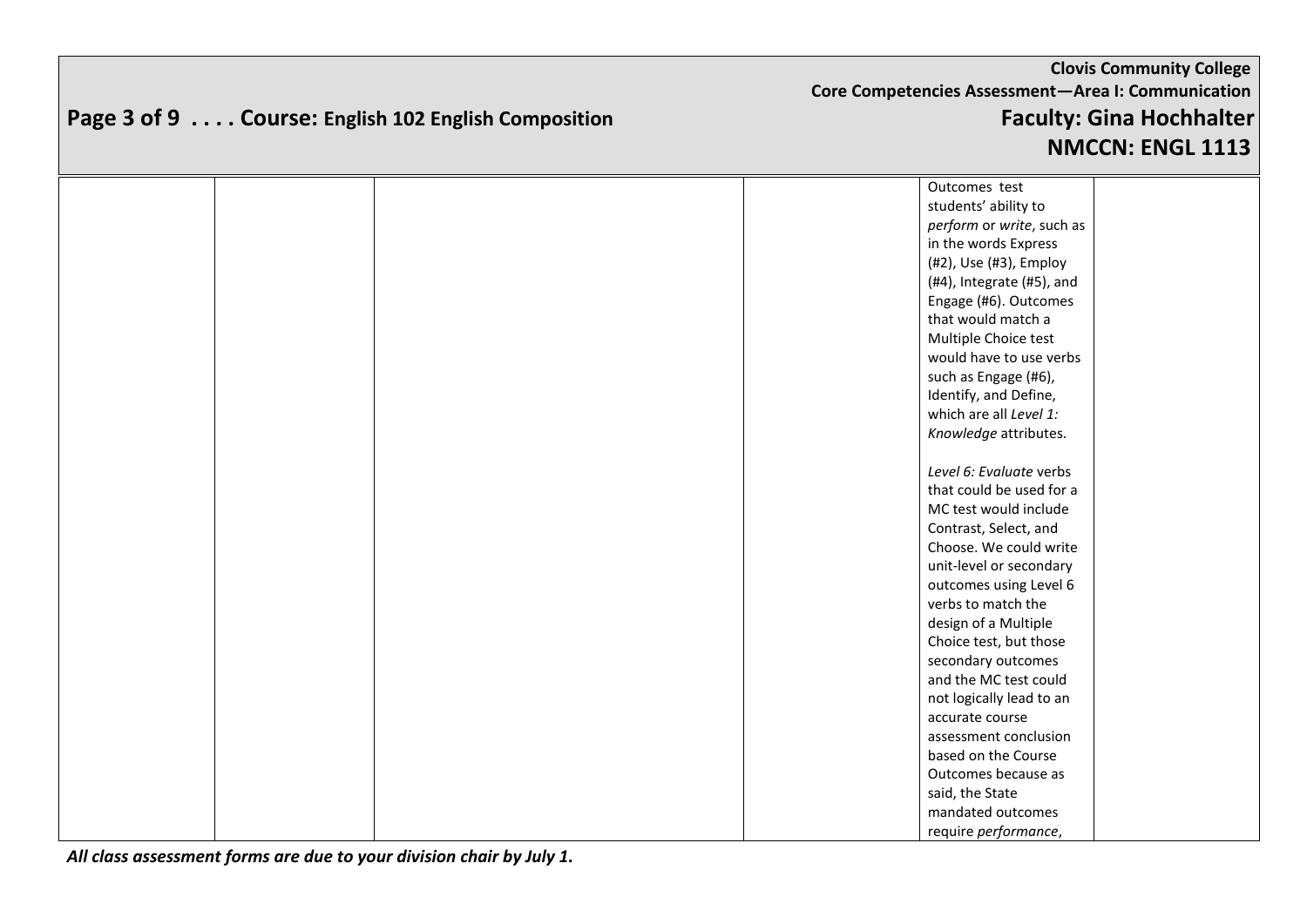# **Page 4 of 9 . . . . Course: English 102 English Composition Faculty: Gina Hochhalter**

|  |  | not identification. |  |
|--|--|---------------------|--|
|  |  |                     |  |
|  |  |                     |  |
|  |  |                     |  |
|  |  |                     |  |
|  |  |                     |  |
|  |  |                     |  |
|  |  |                     |  |
|  |  |                     |  |
|  |  |                     |  |
|  |  |                     |  |
|  |  |                     |  |
|  |  |                     |  |
|  |  |                     |  |
|  |  |                     |  |
|  |  |                     |  |
|  |  |                     |  |
|  |  |                     |  |
|  |  |                     |  |
|  |  |                     |  |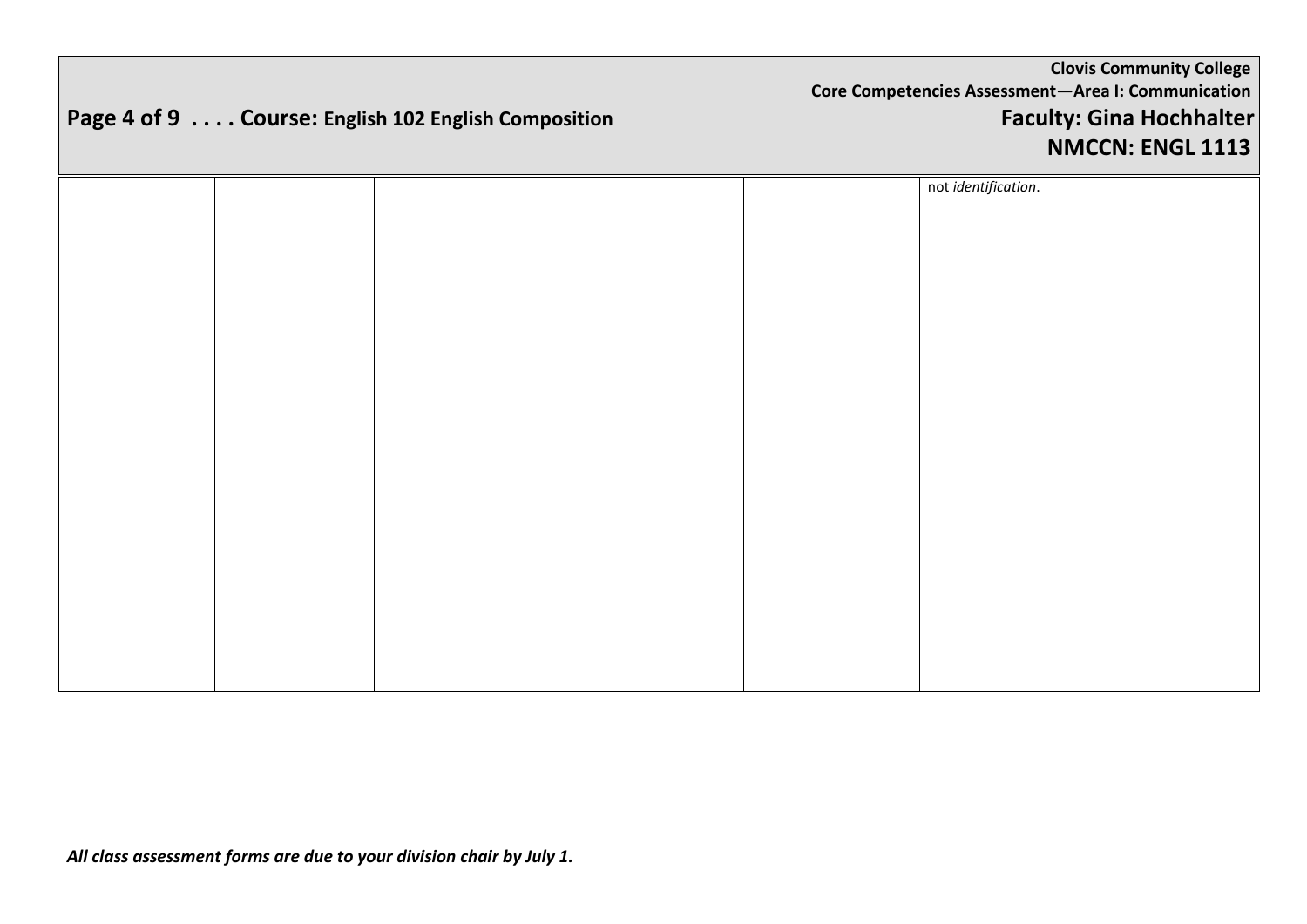#### **Clovis Community College Core Competencies Assessment—Area I: Communication Page 5 of 9 . . . . Course: English 102 English Composition Faculty: Gina Hochhalter**

**NMCCN: ENGL 1113**

| 2. Students will        |                         | <b>Thesis:</b> Provides a clear, precise, argumentative thesis |                     |                       |                         |     |                               |  |
|-------------------------|-------------------------|----------------------------------------------------------------|---------------------|-----------------------|-------------------------|-----|-------------------------------|--|
| express a primary       |                         | that is sophisticated in both statement and insight. The       |                     |                       |                         |     | Outcome #4:                   |  |
| purpose in a            |                         | central point is stated clearly and is easy to identify.       |                     |                       |                         |     | The second part of this       |  |
| compelling              | (1)                     | (2)                                                            | (3)                 | (4)                   | Percent of              |     | outcome can be tested         |  |
| statement and order     | Number                  | Number of                                                      | Number              | Number                | "Good and               | Met | because students have         |  |
| supporting points       | of                      | Developing                                                     | of Good<br>Students | of                    | "Exemplary"             |     | during the semester           |  |
| logically and           | Beginning<br>Students   | Students                                                       |                     | Exemplary<br>Students |                         |     | worked with others to         |  |
| convincingly.           | $\Omega$                | $\mathbf 0$                                                    | $\overline{2}$      | 6                     | 100                     |     | improve their grammar.        |  |
| Students should:        |                         |                                                                |                     |                       |                         |     | Questions 8-20.               |  |
| Organize their          |                         | Organization: Paragraphs of support are structured to          |                     |                       |                         |     |                               |  |
| thinking to express     |                         | support the thesis; paragraphs flow (the writer has not        |                     |                       |                         |     | <b>Overall Grammar</b>        |  |
| their viewpoints        |                         | switched back and forth between topics); transitions           |                     |                       |                         |     | Outcome:                      |  |
| clearly, concisely, and |                         | work well to create a steady furthering of ideas and to        |                     |                       |                         |     | Pre/post % Incorrect          |  |
| effectively.            |                         | connect the evidence to the thesis.                            |                     |                       |                         |     |                               |  |
|                         | (1)                     | (2)                                                            | (3)                 | (4)                   | Percent of              |     | 35%/32%                       |  |
|                         | Number                  | Number of                                                      | Number              | Number                | "Good and               |     | Correct:                      |  |
|                         | оf                      | Developing                                                     | of Good             | of                    | "Exemplary"             | Met | 65%/68%                       |  |
|                         | Beginning               | Students                                                       | Students            | Exemplary             |                         |     |                               |  |
|                         | Students<br>$\mathbf 0$ | $\mathbf 0$                                                    | $\overline{2}$      | Students<br>6         | 100%                    |     | Overall, students' ability    |  |
|                         |                         |                                                                |                     |                       |                         |     | to correct grammar            |  |
|                         |                         | Development: the points are elaborated with details,           |                     |                       |                         |     | errors in a multiple          |  |
|                         |                         |                                                                |                     |                       |                         |     | choice, identification        |  |
|                         |                         | examples, comparisons, and other types of evidence             |                     |                       |                         |     | format improved by only       |  |
|                         |                         | giving depth to the writing.                                   |                     |                       |                         |     | 3% from pre to post.          |  |
|                         | (1)<br>Number           | (2)<br>Number of                                               | (3)<br>Number       | (4)<br>Number         | Percent of<br>"Good and | Met |                               |  |
|                         | of                      | Developing                                                     | of Good             | of                    | "Exemplary"             |     | Not attached to               |  |
|                         | Beginning               | Students                                                       | Students            | Exemplary             |                         |     | outcome:                      |  |
|                         | Students                |                                                                |                     | Students              |                         |     | <b>Topic: Writing Process</b> |  |
|                         | $\mathbf 0$             | $\mathbf 0$                                                    | $\overline{3}$      | 5                     | 100%                    |     | pre/post % incorrect          |  |
|                         |                         |                                                                |                     |                       |                         |     | 23%/35%                       |  |
|                         |                         |                                                                |                     |                       |                         |     | Correct:                      |  |
|                         |                         |                                                                |                     |                       |                         |     | 77%/65%                       |  |
|                         |                         |                                                                |                     |                       |                         |     |                               |  |
|                         |                         |                                                                |                     |                       |                         |     |                               |  |
|                         |                         |                                                                |                     |                       |                         |     |                               |  |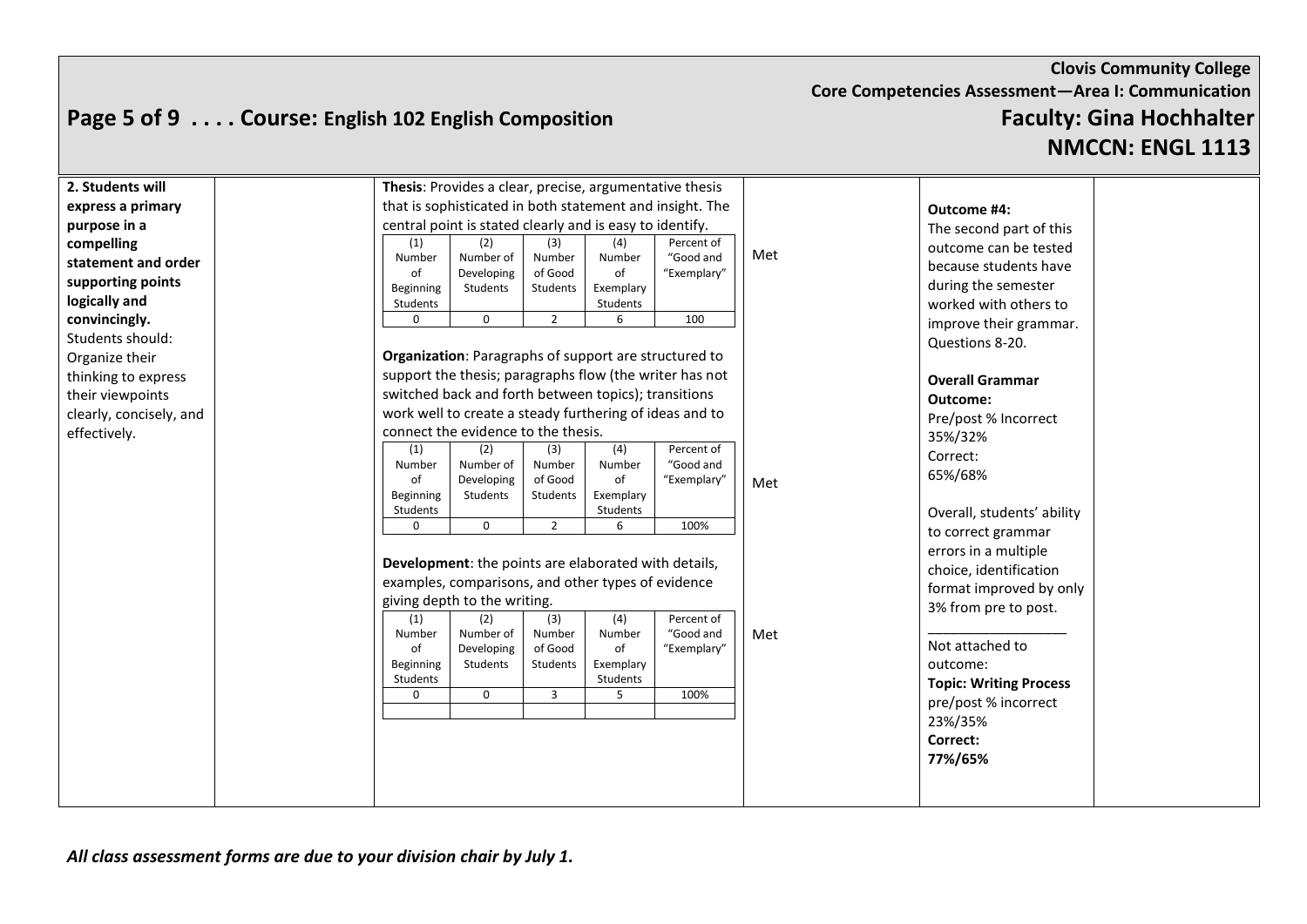#### **Page 6 of 9 . . . . Course: English 102 English Composition Faculty: Gina Hochhalter**

**NMCCN: ENGL 1113**

| 3. Students will use   | Unity/Development/Coherence: Sentences are unified   |                     |                 |             |     | The writing process       |
|------------------------|------------------------------------------------------|---------------------|-----------------|-------------|-----|---------------------------|
| effective rhetorical   | within paragraphs; paragraphs are fully developed;   |                     |                 |             |     | includes four steps:      |
| strategies to          | sentence-level ideas cohere within a paragraph.      |                     |                 |             |     | prewriting, drafting,     |
| persuade, inform,      | Transitional words & phrases help reader move from   |                     |                 |             |     | revising, and editing.    |
| and engage.            | idea to idea. The solution is argued convincingly w/ |                     |                 |             |     | According to the results, |
| Students should:       | logic & evidence.                                    |                     |                 |             |     | I "unlearned" their       |
| Select and use the     |                                                      |                     |                 |             |     | knowledge of the 4-step   |
| best means to deliver  | (1)<br>(2)                                           | (3)                 | (4)             | Percent of  | Met | writing process over the  |
| a particular message   | Number of<br>Number                                  | Number              | Number          | "Good and   |     | course of the semester.   |
| to a particular        | Developing<br>of<br>Beginning<br>Students            | of Good<br>Students | of<br>Exemplary | "Exemplary" |     |                           |
| audience. Rhetorical   | Students                                             |                     | Students        |             |     | Thesis, Questions 6-7:    |
| strategies include but | $\mathbf{0}$<br>$\Omega$                             | 3                   | 5               | 100%        |     | Pre/post % incorrect      |
| are not limited to     |                                                      |                     |                 |             |     | 19%/7%                    |
| modes (such as         | Value and Creativity: Explores angles and everyday   |                     |                 |             |     | Correct:                  |
| narration,             | objects or ideas in an unusual, surprising, and      |                     |                 |             |     | 81%/93%                   |
| description, and       | interesting way. Adds a unique quality to the        |                     |                 |             |     |                           |
| persuasion), genres    | perspective or to written elocution.                 |                     |                 |             |     | Students could define a   |
| (essays, web pages,    |                                                      |                     |                 |             |     | thesis and its standard   |
| reports, proposals),   | (1)<br>(2)                                           | (3)                 | (4)             | Percent of  |     | location going into the   |
| media and              | Number of<br>Number                                  | Number              | Number          | "Good and   | Met | semester, and improved    |
| technology             | Developing<br>of<br><b>Beginning</b><br>Students     | of Good<br>Students | of<br>Exemplary | "Exemplary" |     | in this category.         |
| (PowerPointTM,         | Students                                             |                     | Students        |             |     |                           |
| electronic writing),   | $\mathbf{0}$<br>$\mathbf 0$                          | $\overline{2}$      | 6               | 100%        |     | Essay structure,          |
| and graphics (charts,  |                                                      |                     |                 |             |     | identification of topic   |
| diagrams, formats).    |                                                      |                     |                 |             |     | sentence, eg. in short    |
|                        |                                                      |                     |                 |             |     | sample essays             |
|                        |                                                      |                     |                 |             |     | Pre/post % incorrect      |
|                        |                                                      |                     |                 |             |     | 45%/39%                   |
|                        |                                                      |                     |                 |             |     | Correct:                  |
|                        |                                                      |                     |                 |             |     | 55%/61%                   |
|                        |                                                      |                     |                 |             |     |                           |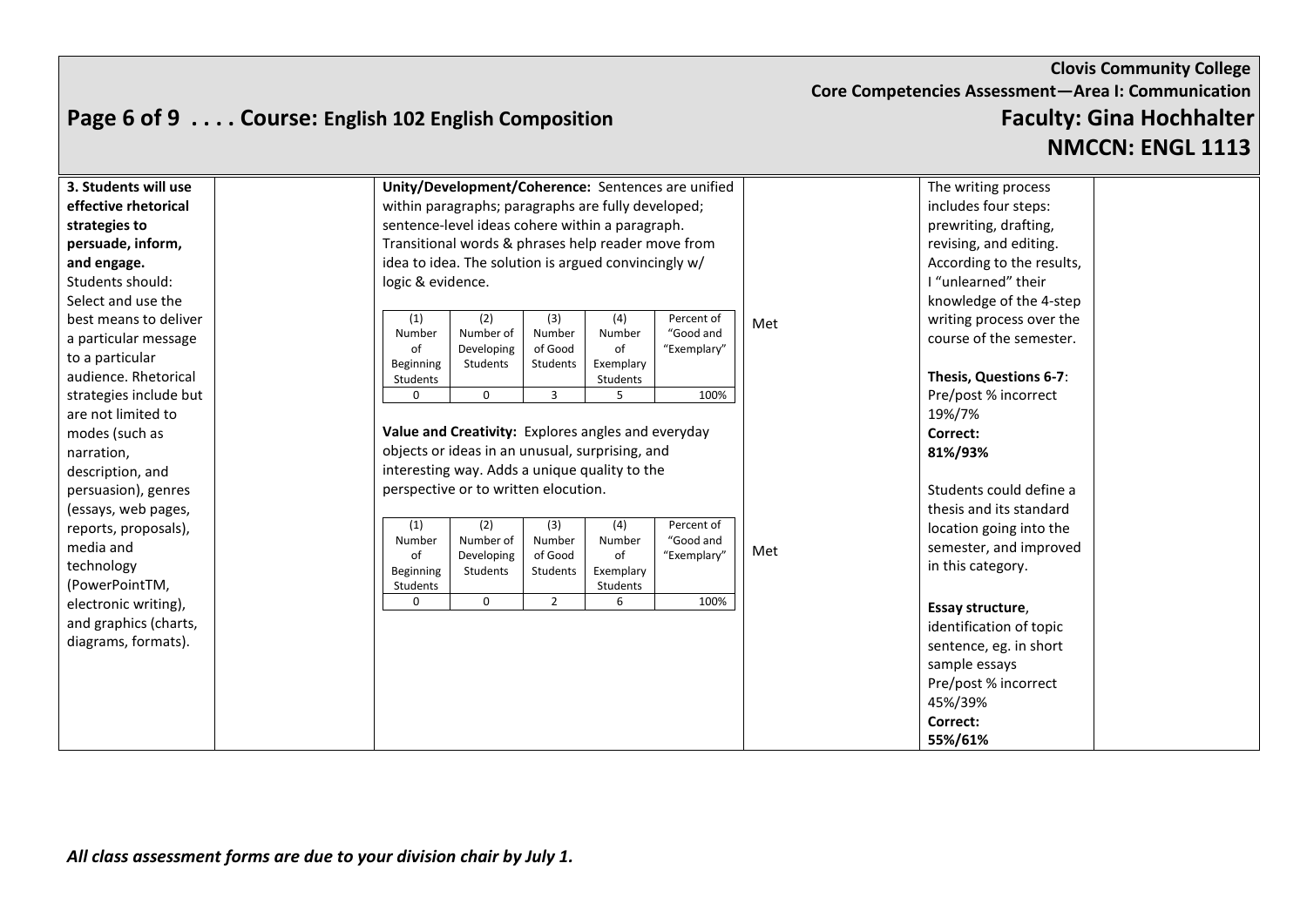## **Page 7 of 9 . . . . Course: English 102 English Composition Faculty: Gina Hochhalter**

# **NMCCN: ENGL 1113**

| 4. Students will      |                 | <b>Expression</b> (Wording and Phrasing): Maintains a   |                     |                 |                                                           |                            |  |
|-----------------------|-----------------|---------------------------------------------------------|---------------------|-----------------|-----------------------------------------------------------|----------------------------|--|
| employ writing        |                 | distinctive and convincing voice appropriate to the     |                     |                 |                                                           |                            |  |
| and/or speaking       |                 | rhetorical situation. Includes coherence, diction, word |                     |                 |                                                           |                            |  |
| processes such as     |                 | usage, syntax. The language is precise, the wording     |                     |                 |                                                           |                            |  |
| planning,             |                 | exact and accurate.                                     |                     |                 |                                                           |                            |  |
| collaborating,        | (1)             | (2)                                                     | (3)                 | (4)             | Percent of                                                | Met: Because my goal is    |  |
| organizing,           | Number          | Number of                                               | Number              | Number          | "Good and                                                 | for all students to        |  |
| composing, revising,  | οf<br>Beginning | Developing<br>Students                                  | of Good<br>Students | of<br>Exemplary | "Exemplary"                                               | receive marks in the (3)   |  |
| and editing to create | Students        |                                                         |                     | Students        |                                                           | or (4) category in         |  |
| presentations using   | $\mathbf 0$     | $\mathbf{1}$                                            | $\overline{2}$      | -5              | 88%                                                       | Expression, I will add     |  |
| correct diction,      |                 |                                                         |                     |                 |                                                           | more recasting and         |  |
| syntax, grammar,      |                 |                                                         |                     |                 | Grammar/Punctuation/Mechanics/Spelling: Complete          | editing exercises so that  |  |
| and mechanics.        |                 | sentences; avoids FRAG, RO, and CS (i.e., sentence      |                     |                 |                                                           | no student is in the (2)   |  |
| Students should:      |                 | boundaries); unity, development, variety, absence of    |                     |                 |                                                           | category. This goes for    |  |
| Use standard          |                 | redundancy, etc. S/V agreement, pronoun consistency,    |                     |                 |                                                           | the Grammar category,      |  |
| processes for         |                 | tense; commas; apostrophes; placement of quotation      |                     |                 |                                                           | too.                       |  |
| generating            |                 | marks, question marks, etc.                             |                     |                 |                                                           |                            |  |
| documents or oral     | (1)             | (2)                                                     | (3)                 | (4)             | Percent of                                                |                            |  |
| presentations         | Number<br>of    | Number of<br>Developing                                 | Number<br>of Good   | Number<br>of    | "Good and<br>"Exemplary"                                  | Met                        |  |
| independently and in  | Beginning       | Students                                                | Students            | Exemplary       |                                                           |                            |  |
| groups in order to    | Students        |                                                         |                     | Students        |                                                           |                            |  |
| learn how to produce  | $\mathbf 0$     | $\mathbf{1}$                                            | $\mathbf{1}$        | 6               | 88%                                                       |                            |  |
| (and edit) writing    |                 |                                                         |                     |                 |                                                           |                            |  |
| without errors.       |                 |                                                         |                     |                 |                                                           |                            |  |
| 5. Students will      |                 | <b>Integrating Quotations/Paraphrases: Supporting</b>   |                     |                 |                                                           | Met: This is a higher      |  |
| integrate research    |                 |                                                         |                     |                 | evidence is accurate, current, appropriate, & sufficient; | level skill, and I am      |  |
| correctly and         |                 | citations and introduction to sources are smoothly and  |                     |                 |                                                           | happy with the results. It |  |
| ethically from        |                 | correctly integrated.                                   |                     |                 |                                                           | takes time and practice    |  |
| credible sources to   | (1)             | (2)                                                     | (3)                 | (4)             | Percent of                                                | to know how to weave       |  |
| support the primary   | Number          | Number of                                               | Number<br>of Good   | Number<br>of    | "Good and<br>"Exemplary"                                  | source information into    |  |
| purpose of a          | οf<br>Beginning | Developing<br>Students                                  | Students            | Exemplary       |                                                           | a person's own style of    |  |
| communication.        | Students        |                                                         |                     | Students        |                                                           | argument. I will provide   |  |
| Students should:      | $\mathbf 0$     | $\overline{2}$                                          | $\mathbf{1}$        | 5               | 75%                                                       | students with more         |  |
| Gather legitimate     |                 |                                                         |                     |                 |                                                           | information regarding      |  |
| information to        |                 |                                                         |                     |                 |                                                           | integration.               |  |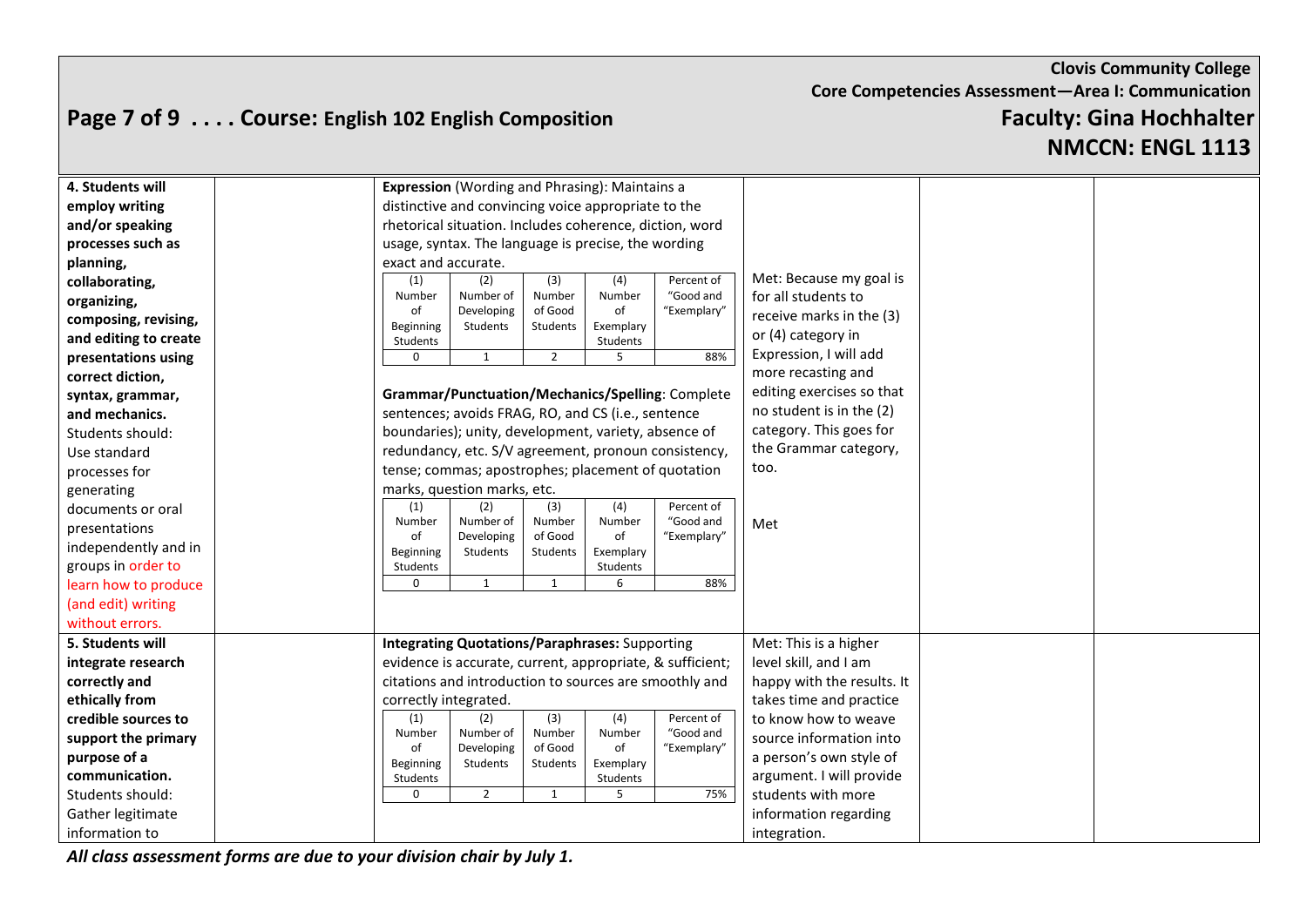# **Page 8 of 9 . . . . Course: English 102 English Composition Faculty: Gina Hochhalter**

**NMCCN: ENGL 1113**

| support ideas without |                                                         |                     |                       |             |                             |  |  |
|-----------------------|---------------------------------------------------------|---------------------|-----------------------|-------------|-----------------------------|--|--|
| plagiarizing,         | In-Text Citations and Integrating Research: Sources are |                     |                       |             |                             |  |  |
| misinforming or       | introduced & identified in the text; citations are      |                     |                       |             | Met: This is a higher       |  |  |
| distorting.           | accurate in terms of MLA or APA format; summaries       |                     |                       |             | level skill for our         |  |  |
|                       | and paraphrases are soundly integrated into the writing |                     |                       |             | students, and this result   |  |  |
|                       | and cited accurately.                                   |                     |                       |             | matches previous results    |  |  |
|                       | (2)<br>(1)                                              | (3)                 | (4)                   | Percent of  | for this instructor. I have |  |  |
|                       | Number<br>Number of                                     | Number              | Number                | "Good and   | instituted research that    |  |  |
|                       | of<br>Developing                                        | of Good             | of                    | "Exemplary" | begins earlier in the       |  |  |
|                       | Beginning<br>Students<br>Students                       | Students            | Exemplary<br>Students |             | semester, and as such,      |  |  |
|                       | $\mathbf{1}$                                            | $\overline{2}$      |                       | 75%         | the results have            |  |  |
|                       | Works Cited (MLA) entries or References (APA) entries   |                     |                       |             | improved in this            |  |  |
|                       | and page are formatted accurately and correctly.        |                     |                       |             | category.                   |  |  |
|                       | (1)<br>(2)<br>(3)<br>(4)                                |                     |                       |             |                             |  |  |
|                       | Number of<br>Number                                     | Number              | Number                | "Good and   |                             |  |  |
|                       | of<br>Developing                                        | of Good             | of                    | "Exemplary" | Met                         |  |  |
|                       | Beginning<br>Students<br>Students                       | Students            | Exemplary<br>Students |             |                             |  |  |
|                       |                                                         |                     |                       | 88%         |                             |  |  |
| 6. Students will      | Analysis and discussion: Demonstrates analysis by       |                     |                       |             |                             |  |  |
| engage in reasoned    | making points supported by evidence; includes in the    |                     |                       |             |                             |  |  |
| civic discourse while | discussion synthesis of sources; includes appropriate   |                     |                       |             |                             |  |  |
| recognizing the       | primary and/or secondary sources and attends to the     |                     |                       |             |                             |  |  |
| distinctions among    | quality of evidence presented.                          |                     |                       |             |                             |  |  |
| opinions, facts, and  | (2)<br>(1)                                              | (3)                 | (4)                   | Percent of  |                             |  |  |
| inferences.           | Number<br>Number of                                     | Number              | Number                | "Good and   |                             |  |  |
|                       | of<br>Developing<br>Beginning<br>Students               | of Good<br>Students | of<br>Exemplary       | "Exemplary" | Met                         |  |  |
|                       | Students                                                |                     | Students              |             |                             |  |  |
|                       | $\Omega$<br>$\Omega$                                    | $\overline{a}$      |                       | 100%        |                             |  |  |
|                       | Resourcefulness and Independence: Writer takes risks    |                     |                       |             |                             |  |  |
|                       | and actively seeks out untested and unconventional      |                     |                       |             |                             |  |  |
|                       | approaches to the assignment or to argumentation.       |                     |                       |             |                             |  |  |
|                       | Writer adapts, extends, and transforms a unique idea,   |                     |                       |             |                             |  |  |
|                       | question, format, or product to create something new.   |                     |                       |             |                             |  |  |
|                       | (1)<br>(2)                                              | (3)                 | (4)                   | Percent of  |                             |  |  |
|                       | Number<br>Number of                                     | Number              | Number                | "Good and   | Met                         |  |  |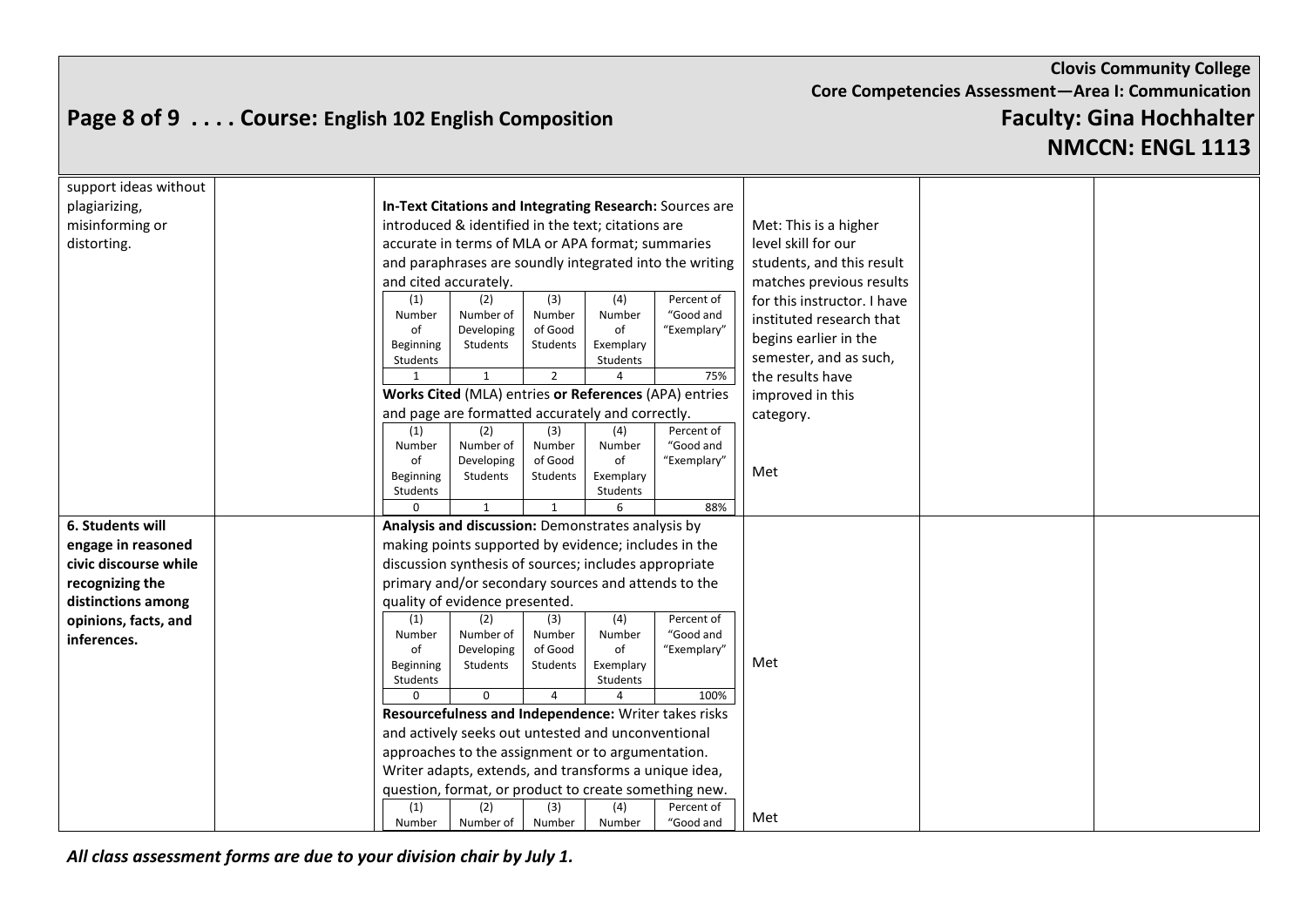# **Page 9 of 9 . . . . Course: English 102 English Composition Faculty: Gina Hochhalter**

#### **NMCCN: ENGL 1113**

|  | of<br>Beginning | Developing<br>Students | of Good<br>Students | ot<br>Exemplary | "Exemplary" |
|--|-----------------|------------------------|---------------------|-----------------|-------------|
|  | Students        |                        |                     | Students        |             |
|  | 0               |                        |                     |                 | 100%        |
|  |                 |                        |                     |                 |             |
|  |                 |                        |                     |                 |             |
|  |                 |                        |                     |                 |             |
|  |                 |                        |                     |                 |             |
|  |                 |                        |                     |                 |             |
|  |                 |                        |                     |                 |             |